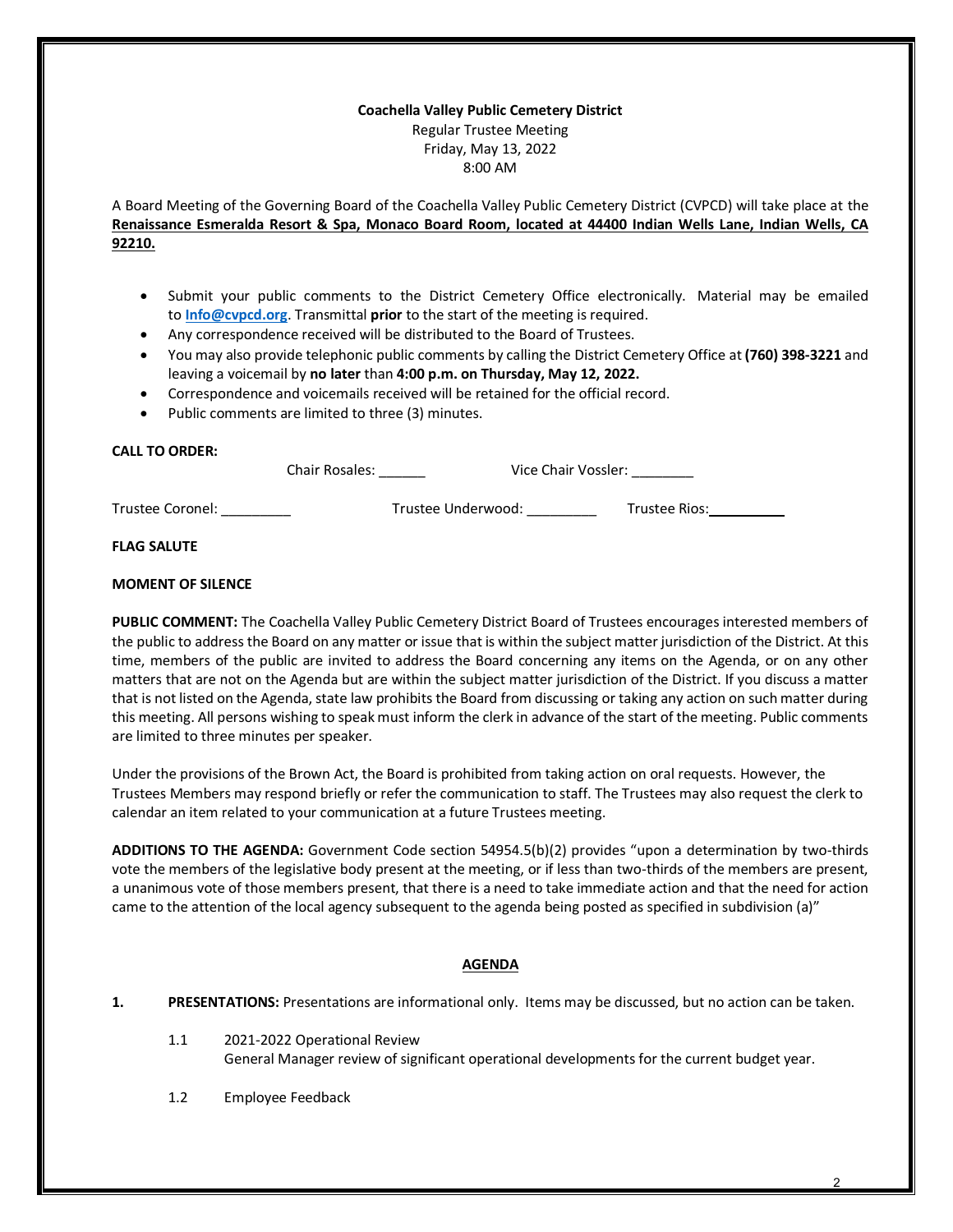Review by Robert Mara of Mara Market Intelligence of SWOT analysis and operational feedback from CVPCD employees.

- 1.3 2022-2023 Draft Budget Review by Mathew McCue, Administrative Services consultant, of the management draft proposal for 2022-2023 operating budget.
- 1.4 Fee Study Presentation by Tony Thrasher of Fee Study results and recommendations.
- **2. CONSENT CALENDAR:** Items that are considered routine, non-controversial and generally approved in a single motion. A Trustee may request to have an item removed from the consent calendar for discussion or to be deferred.
	- 2.1 Trustee Minutes
		- a. Special Meeting April 22, 2022
	- 2.2 Finance and Administration a. Approval of Expenditures - Checking 25806-25900 and ACHs as detailed, General – 1502, and PreNeed 1293-1294 b. Investment Report c. Budget to Actual
	- 2.3 Approval of Audit for Fiscal Year Ending June 30, 2021
	- 2.4 Completion and Termination of Ad Hoc Committees a. Veteran's Ad Hoc Committee b. Governance Ad Hoc Committee
- 3. **ACTION ITEMS:** Prior to action of the Trustees, any member of the audience will have the opportunity to address the Trustees on any item listed on the agenda, including those on any consent calendar. PLEASE SUBMIT A REQUEST TO SPEAK TO THE CLERK IN ADVANCE.
	- 3.1 Adoption of a Financial Reserve Policy Review and discuss proposed financial review policy
	- 3.2 Review and Adopt Cemetery Grounds Policy Changes requested from the April 22<sup>nd</sup>, 2022, special meeting
	- 3.3 2022-2023 Board Meeting Schedule Discuss and adopt meeting schedule for next business year
	- 3.4 On-Call Vehicle Use Clarification of vehicle use policy for work truck
	- 3.5 Legislative Advocacy Policy Review and adopt District legislative advocacy policy
- **4. TRUSTEE/GENERAL MANAGER COMMENTS:** Trustees and the General Manager may comment upon District events; provide reports on attended meetings and events; and suggest items for future Trustees consideration, among other things.